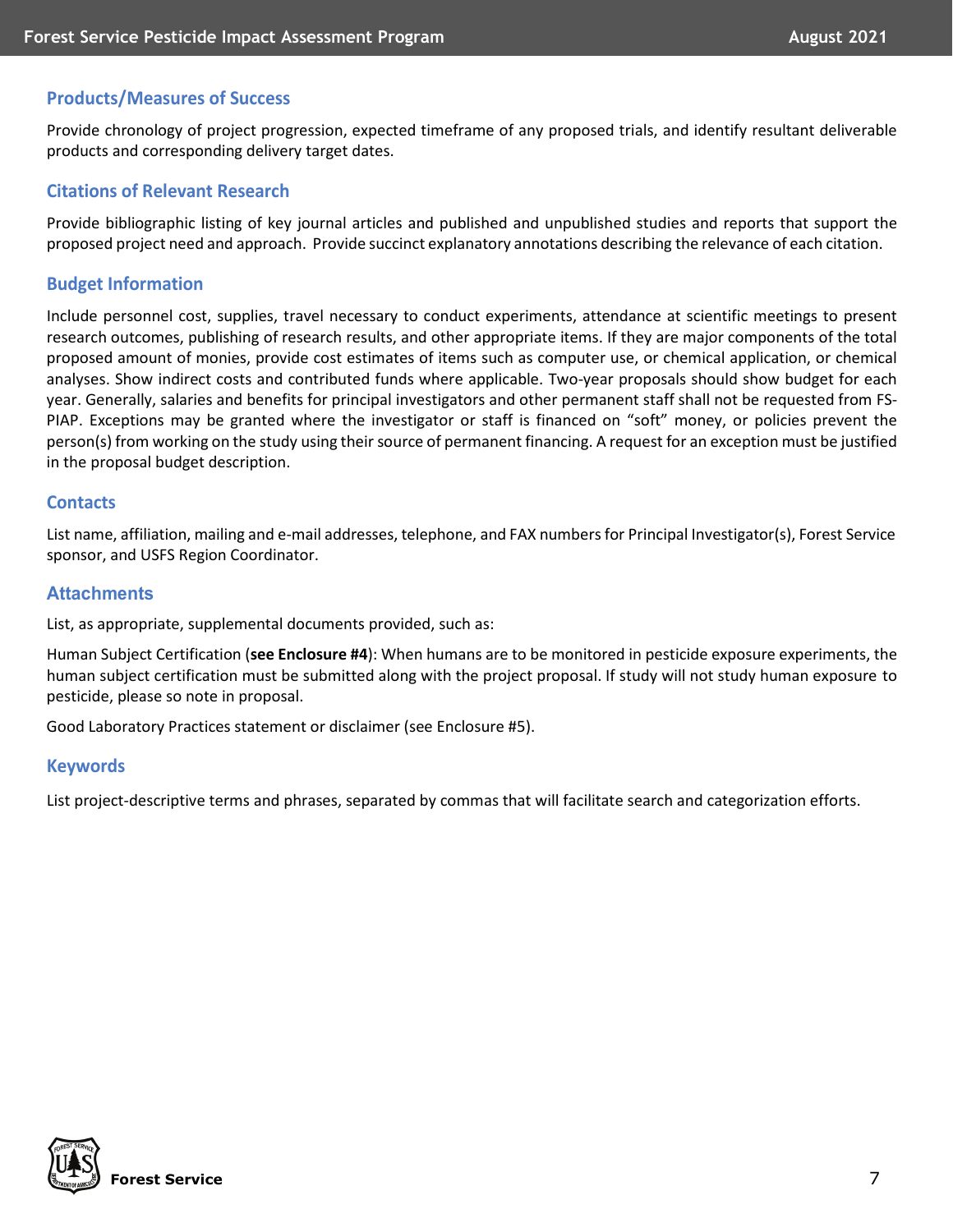# **Enclosure #4 - Human Subject Certification**

**Note:** Human Subject Certification is only required if the project proposes to study human exposure to pesticide. If study will not study human exposure to pesticide, please so note in proposal.

Assurance is given that any activity involving human subjects to be conducted under the proposed project will be carried out in accordance with applicable Department of Health, Education, and Welfare rules and regulations, and that our Institutional Review Board, constituted and operating in conformity with applicable Department of Health, Education, and Welfare rules and regulations, has, or will have, reviewed and approved the protocol prior to commencing the activity involving human subjects. Any such activity has been coordinated with the U.S. Environmental Protection Agency Human Study Review Panel.

Name of Institution:

Signature & Title of Authorized Official: Date: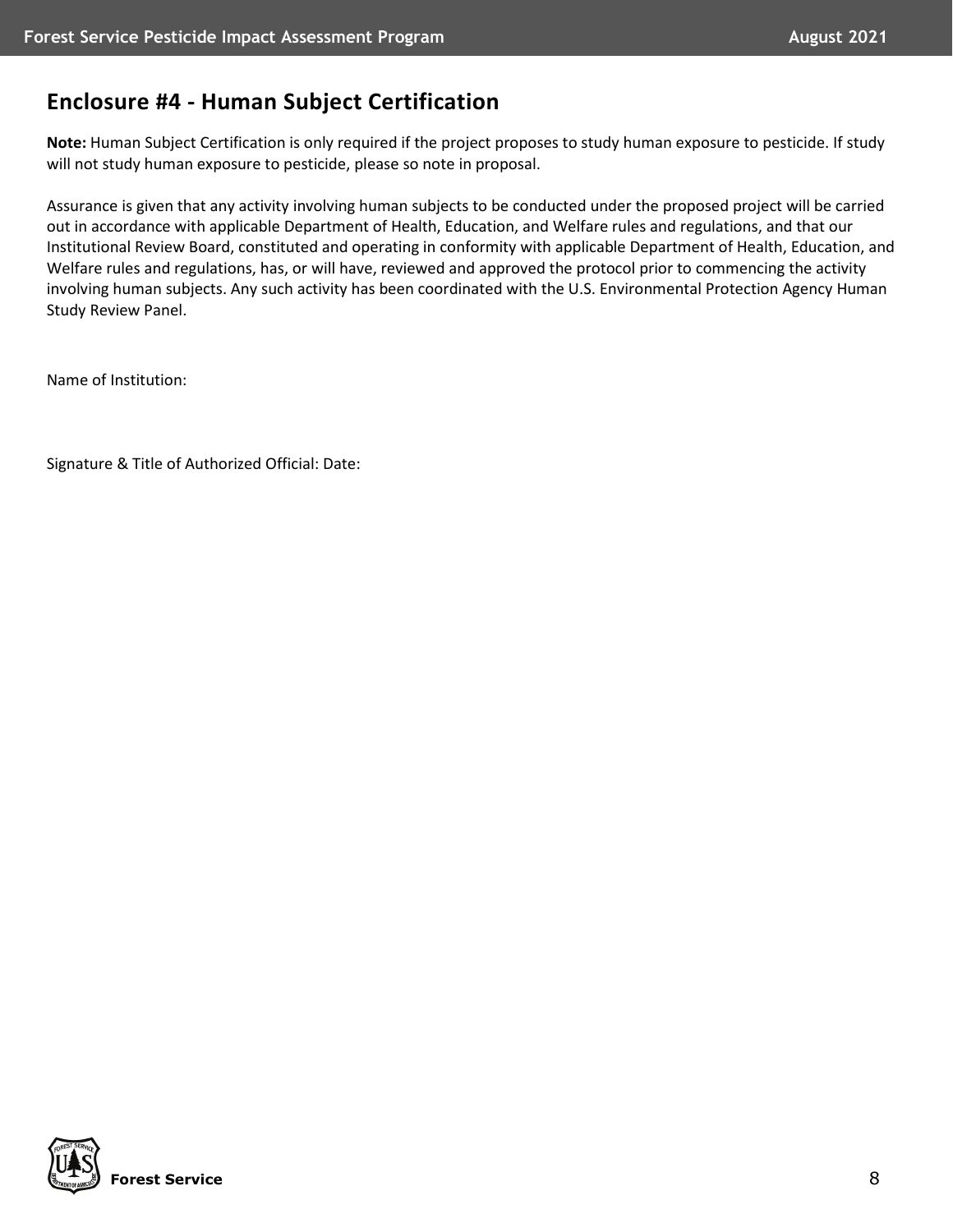# **Enclosure #5 "Good Laboratory Practices"**

## **FSH 4090.13,10 [excerpts]**

## FSH 4090.13 - GOOD LABORATORY PRACTICES HANDBOOK WO AMENDMENT 4090.13-93-1

### **CHAPTER 10 - COMPLIANCE WITH GOOD LABORATORY PRACTICES**

**11 - APPLICABILITY OF GOOD LABORATORY PRACTICES.** (Sec. 01, ex. 01; 40 CFR 160.1, 160.10, and 160.135). Good Laboratory Practices (GLPs) specify how to collect, store, and present data to regulatory agencies in a standardized manner that allows effective auditing and evaluation. Good Laboratory Practices do not regulate the experimental design of a study or address issues of worker safety. For direction on worker safety, see:

- 1. The Health and Safety Code Handbook, FSH 6709.11;
- 2. Section 55.21 of this Handbook for direction on writing safety-related Standard Operating Procedures;
- 3. Other related documents, such as Station or Regional Safety Plans.

**11.1 - Types of Studies Requiring Good Laboratory Practices.** Any Forest Service study on pesticides that is performed with the intention of submitting the data to the U.S.

Environmental Protection Agency in support of a research or marketing permit must be conducted under Good Laboratory Practice (GLP) standards. This includes research on microbial pesticides used for biological control, and pesticide-related laboratory and field studies concerned with any of the following:

- 1. Health Effects
- 2. Environmental Effects
- 3. Chemical Fate
- 4. Chemical and Physical Properties
- 5. Residue Chemistry
- 6. Epidemiology

### **11.2 - Types of Studies Not Requiring Good Laboratory Practices.**

**11.21 - Studies Not Submitted to the U.S. Environmental Protection Agency.** Pesticide related studies that are not intended to be submitted to the U.S. Environmental Protection Agency (EPA) do not need to be conducted under Good Laboratory Practice (GLP) standards. A disclaimer should be added to the study plans or to the project record stating:

**This study/project involves the use of pesticides, but the findings are not intended to be submitted to the U.S. Environmental Protection Agency in support of a research or marketing permit. This research is therefore not covered by the Federal Insecticide, Fungicide, and Rodenticide Act Good Laboratory Practices regulations. The results of such a study may not be accepted by the EPA if the study is submitted to EPA at a later date.**

**11.22 - Development ofNew Pesticides and Testing Procedures.** The initial phases ofresearch, including pesticide development and establishment of testing methodology, do not fall under Good Laboratory Practices (GLPs). Such basic exploratory studies are not subject to GLP regulations unless the data generated during the study would be submitted to the U.S. Environmental Protection Agency in support of a research or marketing permit.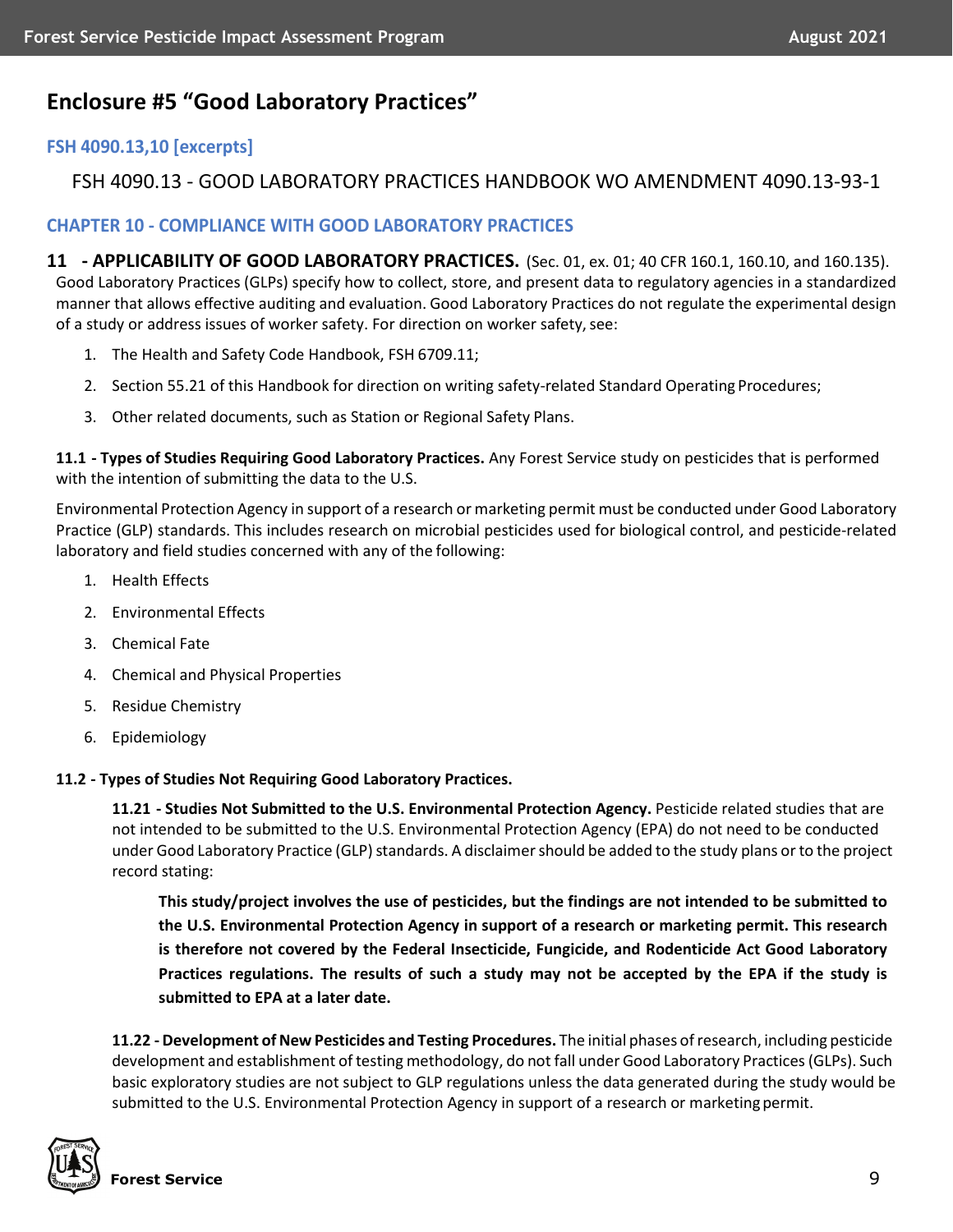**11.23 - Efficacy Tests.** Most efficacy tests, which comprise the bulk of Forest Service pesticide studies, are designed to compare a number of registered chemicals to determine which ones are best for a given forest management situation. Efficacy testing does not currently require Good Laboratory Practice (GLP) compliance if the study is not intended for submission to the U.S. Environmental Protection Agency (EPA). However, efficacy tests must conform to GLP standards if test results are to be submitted to the EPA in support of registration or re- registration. If a study is eventually submitted to the EPA, a compliance statement must be included, even if GLPs were not required or followed when the study was conducted (sec. 12.2).

**11.3 - Types of Studies That Allow More Relaxed Good Laboratory Practice Standards.** Certain types of studies can be conducted using more relaxed Good Laboratory

Practice standards (sec. 01, ex. 01; 40 CFR 160.135; and 40 CFR 792.232) when studies involve:

- 1. Physical and chemical characterizations of a compound
- 2. Pest management alternatives with pesticide-like materials or techniques. These include the use of pest baits parasites, and predators; the monitoring of traps or trap crops; and the release of sterile male pests.

### **12 - ASPECTS OF COMPLIANCE.**

**12.1 - Applicability.** (Sec. 01, ex. 01; 40 CFR 160.10). Conduct all studies under Good Laboratory Practices (GLPs) that are intended for submission to the U.S. Environmental Protection Agency (EPA) in support of research or marketing permits. Ensure that any study, or portion of a study, intended for submission to the EPA that is performed under contract by independent consulting laboratories, contractors, or grantees is conducted in compliance with GLP standards.

**12.2 - Statement of Compliance.** (Sec. 01, ex. 01; 40 CFR 160.12). Include one of the following statements of compliance with each study submitted to the U.S. Environmental Protection Agency (EPA):

- 1. The study was conducted in accordance with Good Laboratory Practice (GLP) regulations with no deviations from the protocol.
- 2. The study was conducted in accordance with GLP regulations, but with deviations. Describe in detail all of the differences between the practices used in the study and those required by the GLP regulations.
- 3. The person was not a sponsor, did not conduct the study, and does not know whether the study was conducted in compliance with GLP regulations. Such a submission may result in rejection of the study.

The applicant, the sponsor, and the Study Director are each responsible for signing the compliance statement. Signing a statement of compliance must be taken very seriously. The EPA officials can prosecute anyone under Title 18, United States Code, Section 1001 for knowingly and willfully falsifying information in the compliance statement (sec. 12.4).

**12.3 - Inspections.** (Sec. 01, ex. 01; 40 CFR 160.15). Allow authorized representatives of the U.S. Environmental Protection Agency (EPA) to inspect field unit facilities (sec. 93). These inspections are conducted to determine whether Good Laboratory Practices and other Federal Insecticide, Fungicide, and Rodenticide Act regulations are being properly followed and that data are available to support the study.

Allow inspectors access to the facility and to all records and materials required to be maintained for the study (sec. 72); otherwise, the EPA may not consider the data reliable for purposes of supporting an application for a research or marketing permit. Refusing an EPA inspection can invalidate a study and may result in cancellation, suspension, or modification of a research or marketing permit (sec. 93.1).

**12.4 - Effects of Noncompliance.** (Sec. 01, ex. 01; 40 CFR 160.17). The U.S. Environmental Protection Agency (EPA) may invalidate or refuse to consider any study submitted to them that does not follow Good Laboratory Practice (GLP) regulations. The deliberate falsification of data, records, and reports, or the refusal to maintain or submit required records can lead to the imposition of civil penalties or criminal prosecution. In addition, the applicant, sponsor, and Study Director who fraudulently sign the compliance statement can be civilly liable. To avoid penalties, accurately and completely list all non-GLP portions of a study in the compliance statement. Penalties are not assessed for submitting non-GLP studies to the EPA; but penalties can be assessed for affirming that studies follow GLP regulations when they donot.